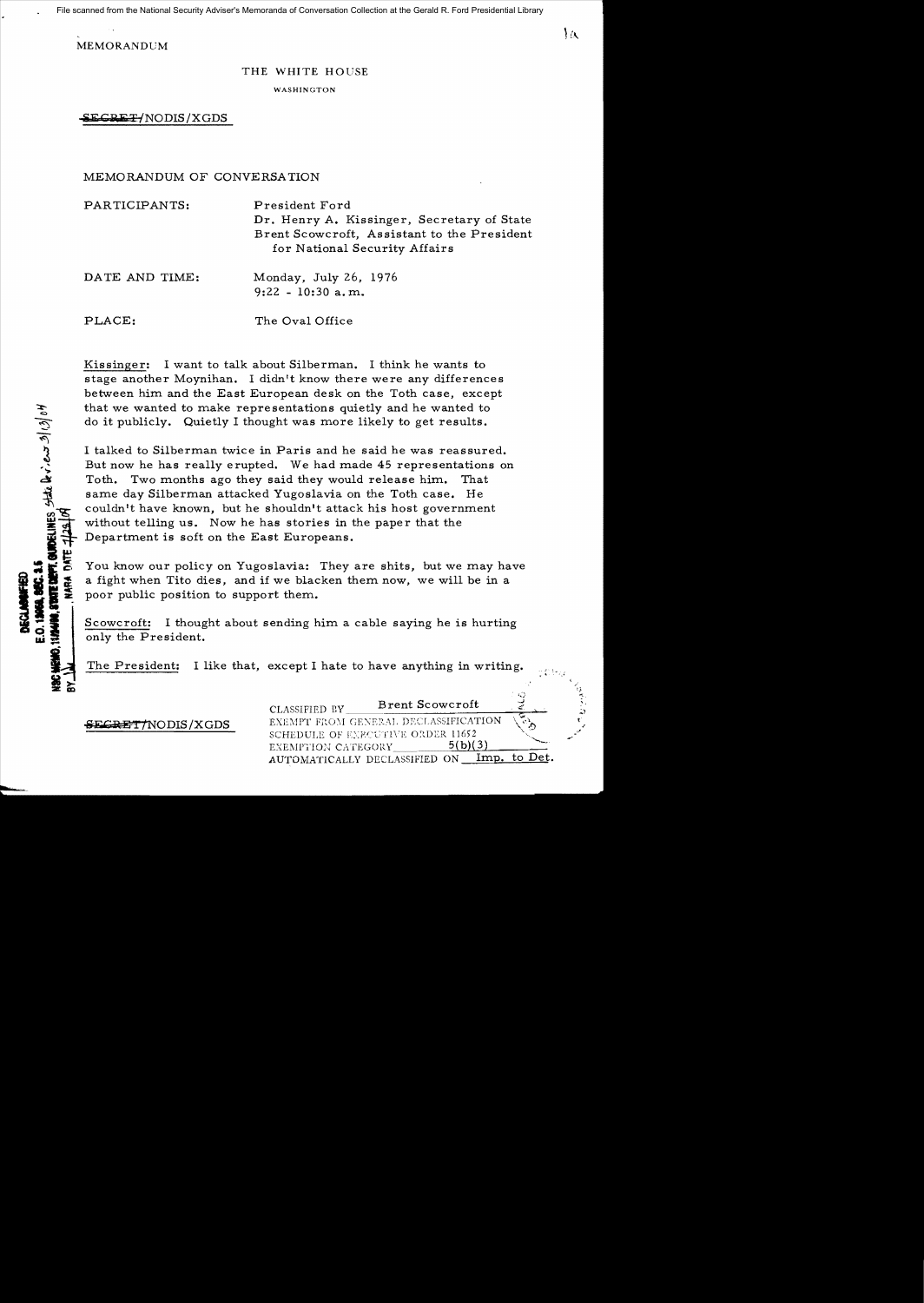### **BEGRET/NODIS/XGDS** 2

Scowcroft: Not without the Yugoslavians knowing.

The President: Let's just lie low and let it blow over.

Kissinger: I think that is best.

On the CSCE commission, I seriously doubt its constitutionality. My temporary appointment will be Monroe Leigh. The problem is we might have to testify in front of our subordinates. We could get someone from the outside, so we wouldn't be tied in so closely. There is a built-in potential of conflict with you.

Scowcroft: The other Departments plan to nominate substantive people.

The President: Could we find out?

Kis singer: I think it is an impossible situation. But if we appoint legal advisors, they could address only the legal aspects and it would avoid a policy confrontation.

The President: The other night Dobrynin came up and asked what my intentions were on SALT.

Kissinger: Did he take the initiative?

The President: Yes.

Kissinger: The sly bastard said you raised it. He asked me if he should report it. I said sure as long as he didn't say you promised an agreement -- only a good faith effort.

The Beirut evacuation is proceeding routinely. I don't see any problems. The Soviets are not making any overt action. I don't really see what they can realistically do.

I am seeing Botha this morning. 1£ we can get the British going, we should have this package put together soon.

The President: Brent told you what Callaghan told me.

 $S\!\!E\!\!S\!\!R\!\!E\!\!F\!\!P/NODIS/XGDS$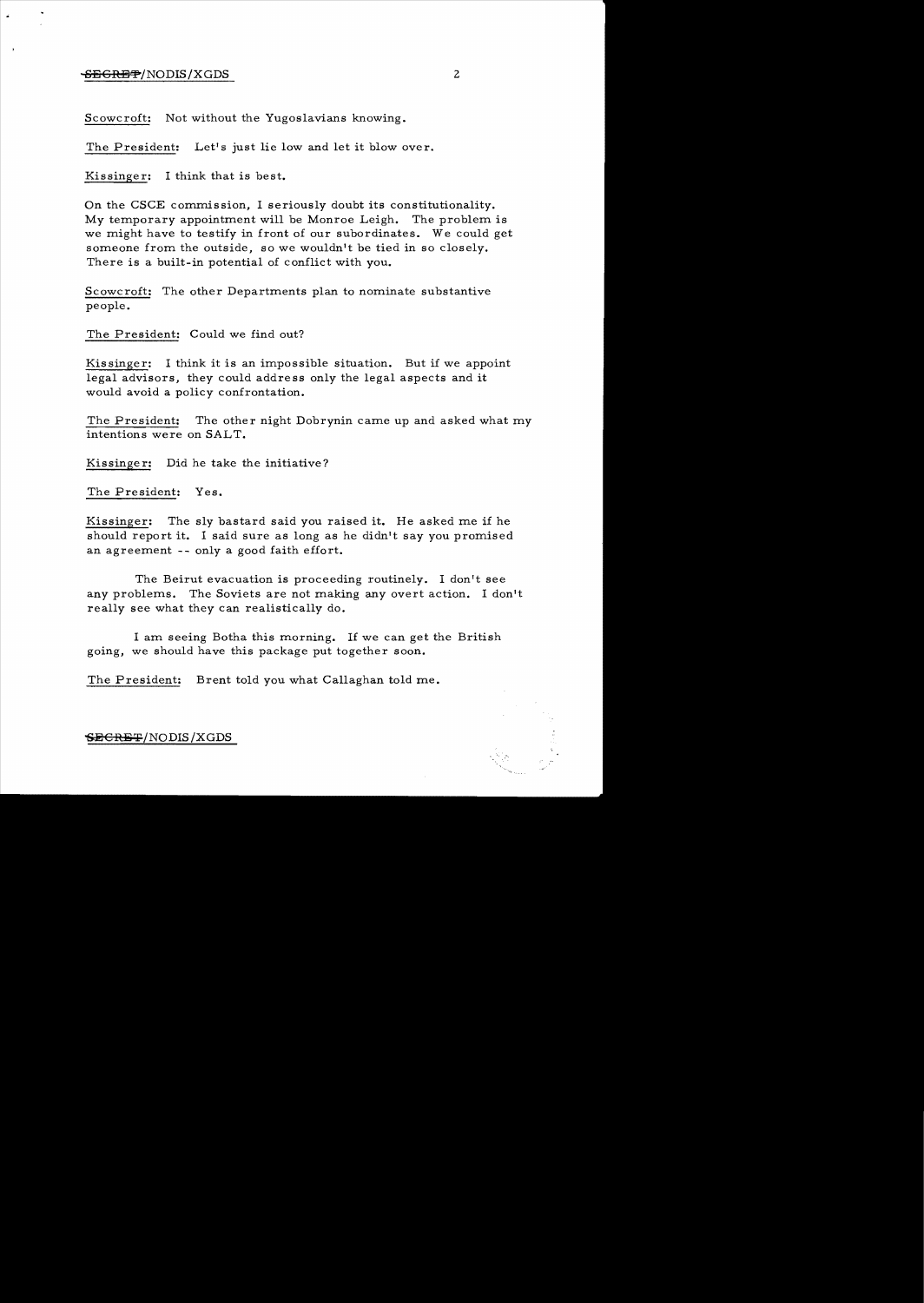## SECRET/NODIS/XGDS 3

Kissinger: Yes. One other problem is that Nyerere may be backing off. That is the key. If the blacks don't call off the guerrilla war, the scheme won't work. Because the guerrillas would have a much easier time against a black regime than against the present one.

The President: That is true. But how serious is it?

Kissinger: How can you tell with Africans? But if the blacks walk away from it, I think we have little choice but to back away and let nature take its course.

#### **S:i:CaE** *¥fNODIS* /XGDS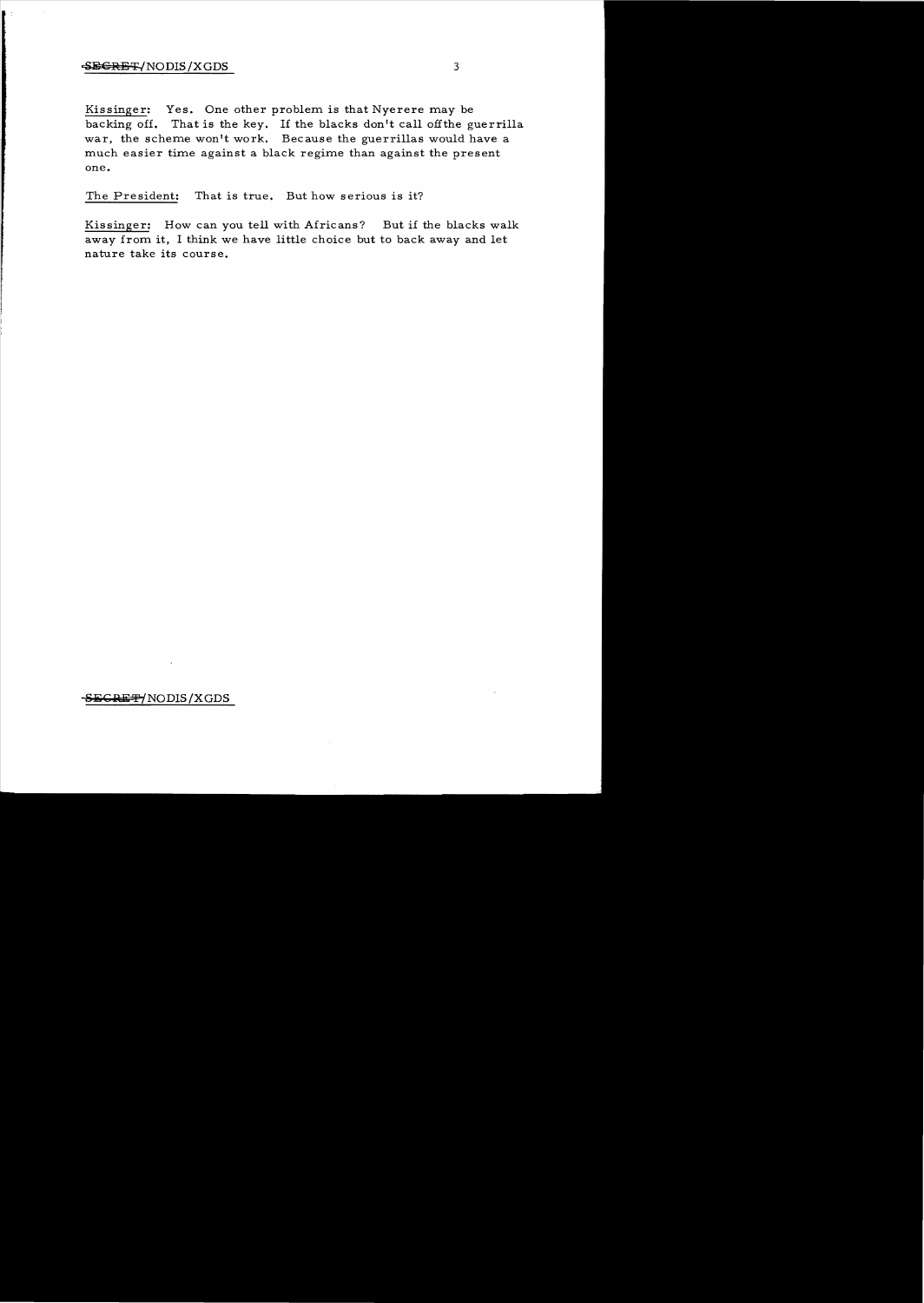# NATIONAL ARCHIVES AND RECORDS ADMINISTRATION Presidential Libraries Withdrawal Sheet

#### WITHDRAWAL ID 018452

REASON FOR WITHDRAWAL . . . . National security restriction TYPE OF MATERIAL . . . . . . Telegram CREATOR'S NAME . . . . . . . Brent Scowcroft CREATOR'S NAME . . . . . . . Brent Scowcroft<br>RECEIVER'S NAME . . . . . . . Ambassador Silberman DESCRIPTION . . . . . . . . . re Yugoslavia CREATION DATE  $\cdot \cdot \cdot \cdot \cdot \cdot 07/29/1976$ VOLUME . . . . . . . . . . . . 1 page COLLECTION/SERIES/FOLDER ID . 031400947<br>COLLECTION TITLE . . . . . . National Security Adviser. Memoranda of Conversations BOX NUMBER . . . . . . . . . 20 FOLDER TITLE  $\ldots$ , , , , , July 26, 1976 - Ford, Kissinger, Scowcroft DATE WITHDRAWN . . . . . . . 08/02/2004 WITHDRAWING ARCHIVIST . . . . GG

Santizal 12/6/04

١b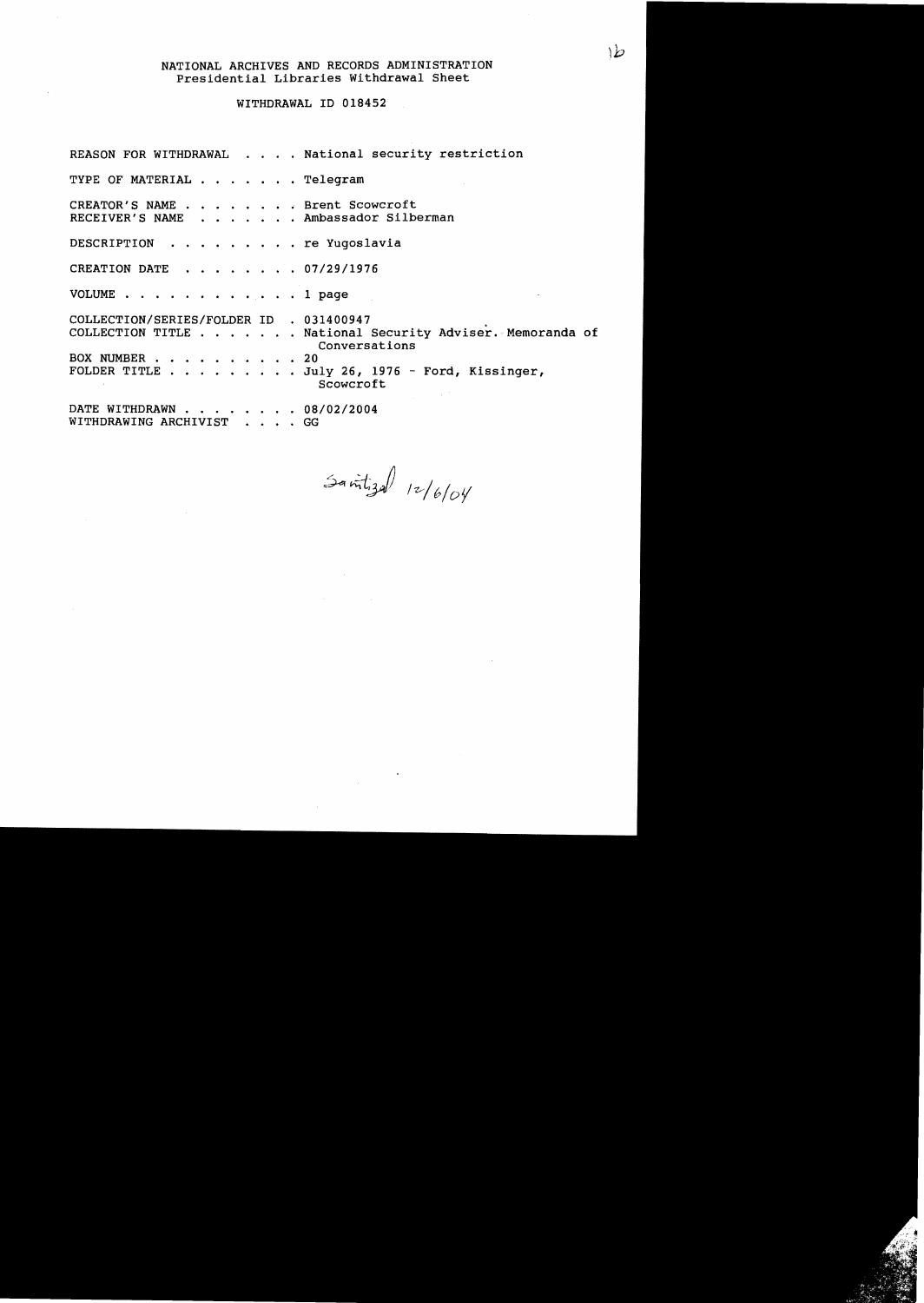#1535 2120379 3003177. WL 76 2FF+1 2XH **日 千月日 河戸工学館 河口山地区** ○○○大阿拉利哲真書意旨、日正に信付真意的 <u>ie di pila je sen</u>uttive kaolustvaly kyka (only

**ELIVER AT OPENING OF BUSINESS** 

nhotase. **JULY 29, 1976** 

Approved For Release 2004/12/06 : NLF-MUU-20-11-1-2

法网络商品赛商登日代口语美国萨斯根科商科 GT.

**EBRENT BOOWEROPT HOMA** 

(正) 网络尿菌分析菌类激素药 《所以证书》(2)黄霉化亚/5字首》半种称:网络紫毒主教德科学法公研创意,菌毒体摄像或洋种菌学;工厂高材料商 TOTO ARARY Y YOU SHOULD KNOW THAT THE STATEMENT ASDUT CARTERYS DNG 《春夜》:"P自以来电单,原画版《房口风险股高》: 口白果,最能学的是新州,学科的《记录服务学说新闻》:"两代D-《时代风险》、《时D--EBTERED. POR PLACTICAL. PURPOBER TI STHINK "MULL HERE" HAVE NI TONOGRNS" BOUT DUIL NETTHATE INTENTIONS NITH RESPECT TO THE FOREIGN FOLICY. **ERATE.** 

₫OÑſĸゔVĔŔŔĸŸŔŔĬŶĸŸĔſŔĔŔ®OŇĸĿſŀŃŎŦŔŶĿĿŀŦĔĔĔĹĿĬſĦIJŴŦĿŦĂŶſŦŀŇĔĦĹŀŔĦĂŦĔŸŖŖ he constdenations in the corrent public fracas queen toth . Hith ite "我们往我小心又把找家口包裹着,你怎么事都,也把那里的那里真心呢?我现我里面的呢?"ONE "伊伦教育你母亲用 法生理时 我后没某位的孩子们知道了某种的小身材某事和做一本地不生着事。

- 每五度回 - 只愿招点我们参言

IHSR. COMMENT W.

үі ано, нераңі ане, корман

「むてぼえい感のさるアミ」「」日に「之降」 || 口向する生意/感の生活が正し **SNIB03517** 碧森瑞乱 (能生) 计分布控制机

> **3 2 6 4 6** (参考音乐:"COP!\

DECLASSIFIED, Wh. Andious exempt UTHORITY RACIDEMENT APPLICATION 2504 NLF. DATE 1/19/07

This scan was made from a poor quality original.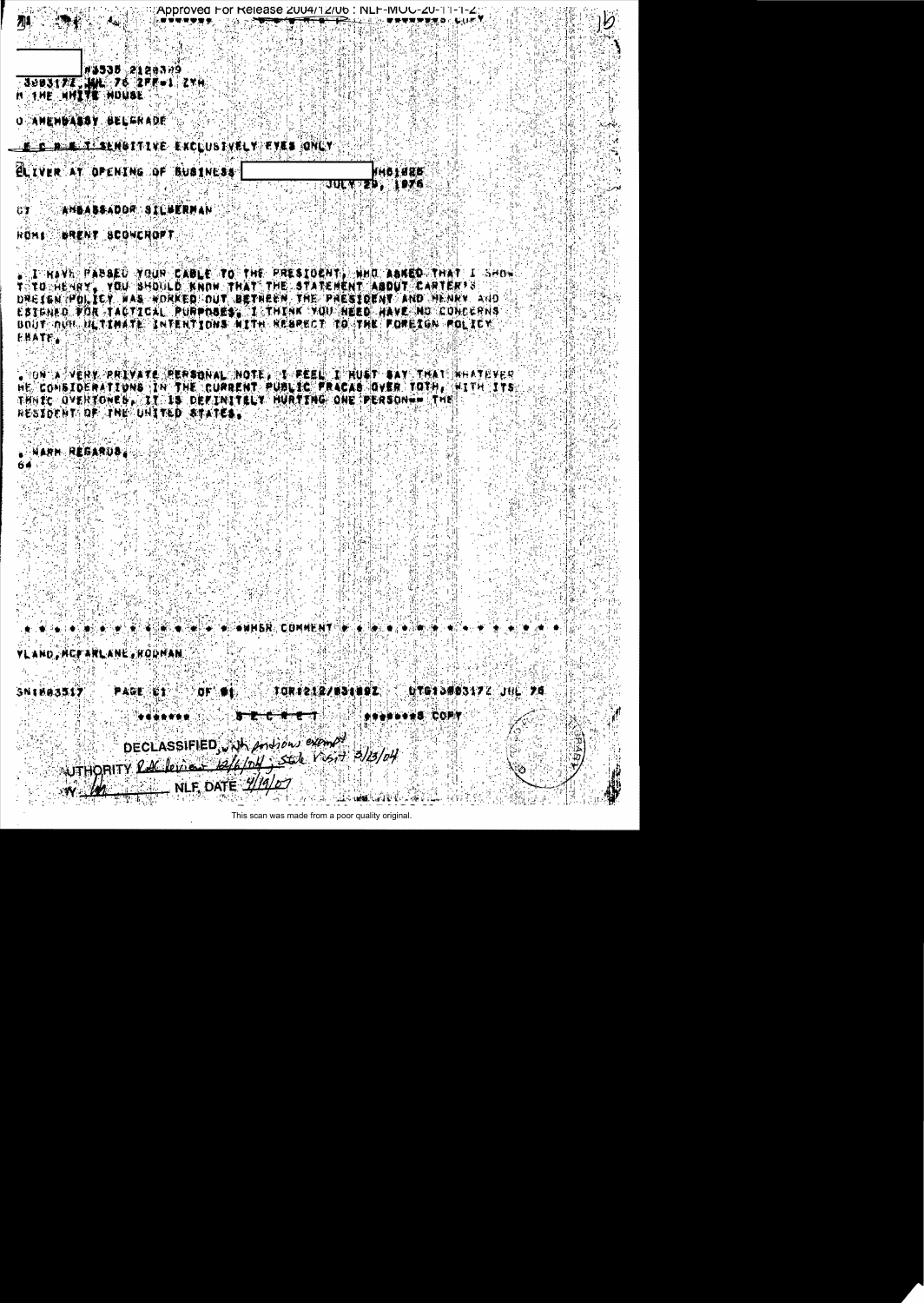Une Clorhon - Get vous formel  $P/K$  26 july 26 K 2 mont to Cold alone Sallowan. I Chris he wontests stage another horzontin Ichbrit Am there were ony lige but bin the F. E us desk, except that we wontat a make representative quantly + he would to do it publicly. Quitty me 2 tift more holy & get usunts Italed to bin time in Perio + he send he was unsured. But now he has reachy excepted has been had made 45 representatives on Toth Two movitors and they said they would More him. That some doing Sullimon attached attack a hostr gent w/s telling us. how he has stoods in a paper that chysis sept on a E. Euros. Jun furnmon polingen Vargo they are shits land wie way have a fayet artin Tito dis and if we brachen them wing an well be in a perse portive position to suggest them. 5 I that armst seniting him a cable saying he husting only a live. P & hite that, ency of I hate to have anything in uniting S Put co/o a Yugos knowing. Philippert lie lour and let it blow own. K Ithink that is best. Ou CSCE Comon, 8 serving doubt its constitutions Un temporan appt will be Theread Leigh. The pool is use immed home to teatify in front para subactions ure could get someone from outside, so une wouldn't W/ \* you. SP The other Dyste plan to numict substanting people. **DECLASSIF** E.O. 12058, SEC. 3.5

NSC NEWO, 1912000, STATE DEPT. GUIDELINES, State Dev. cur3/13/04<br>BY Report NARA DATE 7/28/04